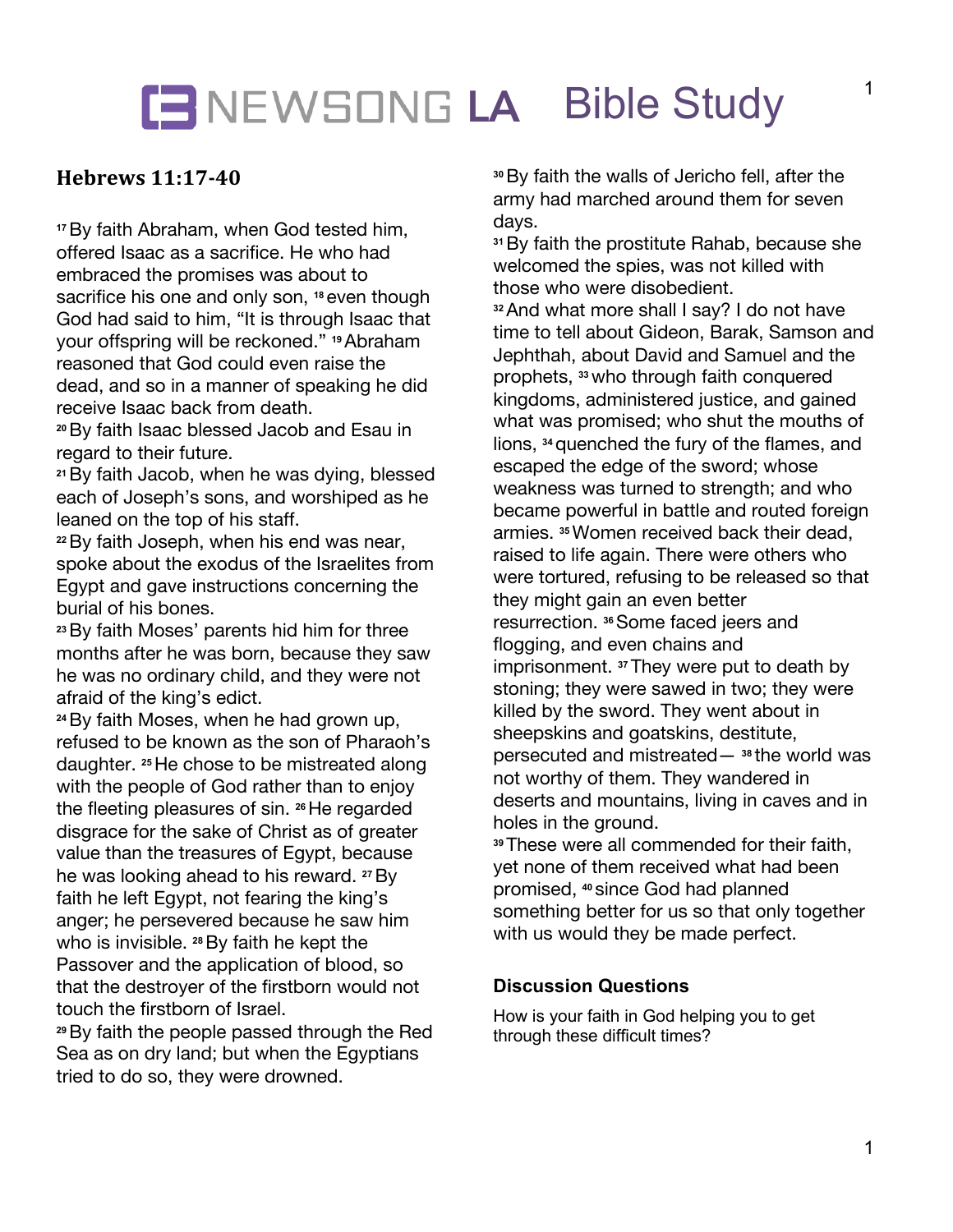# **LA** Bible Study

### **Hebrews 11:17-40**

#### **Bible Study Questions**

**1.** What are some of the things Abraham had to believe in order to obey God's command to sacrifice Isaac? What is the relationship here between faith and actions? (See also Genesis 22:1-14, especially 22:5 and 22:8; James 2:18-24)

\_\_\_\_\_\_\_\_\_\_\_\_\_\_\_\_\_\_\_\_\_\_\_\_\_\_\_\_\_\_\_\_\_\_\_\_\_\_\_\_

\_\_\_\_\_\_\_\_\_\_\_\_\_\_\_\_\_\_\_\_\_\_\_\_\_\_\_\_\_\_\_\_\_\_\_\_\_\_\_\_

\_\_\_\_\_\_\_\_\_\_\_\_\_\_\_\_\_\_\_\_\_\_\_\_\_\_\_\_\_\_\_\_\_\_\_\_\_\_\_\_

5. What do the choices of Moses teach us about faith, loyalty and identity?

6. How did the faith of Moses impact those around him? Who benefitted from his faith? List the people you know who benefit from your faith.

\_\_\_\_\_\_\_\_\_\_\_\_\_\_\_\_\_\_\_\_\_\_\_\_\_\_\_\_\_\_\_\_\_\_\_\_\_\_\_\_  $\overline{\phantom{a}}$  , which is a set of the set of the set of the set of the set of the set of the set of the set of the set of the set of the set of the set of the set of the set of the set of the set of the set of the set of th

 $\overline{\phantom{a}}$  , which is a set of the set of the set of the set of the set of the set of the set of the set of the set of the set of the set of the set of the set of the set of the set of the set of the set of the set of th

 $\overline{\phantom{a}}$  , which is a set of the set of the set of the set of the set of the set of the set of the set of the set of the set of the set of the set of the set of the set of the set of the set of the set of the set of th \_\_\_\_\_\_\_\_\_\_\_\_\_\_\_\_\_\_\_\_\_\_\_\_\_\_\_\_\_\_\_\_\_\_\_\_\_\_\_\_  $\overline{\phantom{a}}$  , which is a set of the set of the set of the set of the set of the set of the set of the set of the set of the set of the set of the set of the set of the set of the set of the set of the set of the set of th  $\overline{\phantom{a}}$  , which is a set of the set of the set of the set of the set of the set of the set of the set of the set of the set of the set of the set of the set of the set of the set of the set of the set of the set of th

 $\overline{\phantom{a}}$  , which is a set of the set of the set of the set of the set of the set of the set of the set of the set of the set of the set of the set of the set of the set of the set of the set of the set of the set of th

7. What does the inclusion of Rahab teach us about salvation by through faith? What about Gideon, Barak, Samson, Jephthah and David?

8. Compare the description of the heroes of faith in verses 33-35a to the heroes in verses 35b-38. What do you notice?

\_\_\_\_\_\_\_\_\_\_\_\_\_\_\_\_\_\_\_\_\_\_\_\_\_\_\_\_\_\_\_\_\_\_\_\_\_\_\_\_

 $\overline{\phantom{a}}$  , which is a set of the set of the set of the set of the set of the set of the set of the set of the set of the set of the set of the set of the set of the set of the set of the set of the set of the set of th

9. How do you feel about verses 39-40? What is our connected to all of the faithful people described in this chapter? How does that awareness change your perspective about faith?

\_\_\_\_\_\_\_\_\_\_\_\_\_\_\_\_\_\_\_\_\_\_\_\_\_\_\_\_\_\_\_\_\_\_\_\_\_\_\_\_  $\overline{\phantom{a}}$  , which is a set of the set of the set of the set of the set of the set of the set of the set of the set of the set of the set of the set of the set of the set of the set of the set of the set of the set of th

 $\overline{\phantom{a}}$  , which is a set of the set of the set of the set of the set of the set of the set of the set of the set of the set of the set of the set of the set of the set of the set of the set of the set of the set of th

 $\overline{\phantom{a}}$  , which is a set of the set of the set of the set of the set of the set of the set of the set of the set of the set of the set of the set of the set of the set of the set of the set of the set of the set of th

2. Why was Isaac's blessing of Esau and act of faith? Who else in the story demonstrated the same kind of faith? \_\_\_\_\_\_\_\_\_\_\_\_\_\_\_\_\_\_\_\_\_\_\_\_\_\_\_\_\_\_\_\_\_\_\_\_\_\_\_\_

\_\_\_\_\_\_\_\_\_\_\_\_\_\_\_\_\_\_\_\_\_\_\_\_\_\_\_\_\_\_\_\_\_\_\_\_\_\_\_\_  $\overline{\phantom{a}}$  , which is a set of the set of the set of the set of the set of the set of the set of the set of the set of the set of the set of the set of the set of the set of the set of the set of the set of the set of th \_\_\_\_\_\_\_\_\_\_\_\_\_\_\_\_\_\_\_\_\_\_\_\_\_\_\_\_\_\_\_\_\_\_\_\_\_\_\_\_  $\overline{\phantom{a}}$  , which is a set of the set of the set of the set of the set of the set of the set of the set of the set of the set of the set of the set of the set of the set of the set of the set of the set of the set of th

3. Consider the act of blessings performed by Isaac, Jacob, and Joseph. How can we imitate their faith today?

\_\_\_\_\_\_\_\_\_\_\_\_\_\_\_\_\_\_\_\_\_\_\_\_\_\_\_\_\_\_\_\_\_\_\_\_\_\_\_\_  $\overline{\phantom{a}}$  , which is a set of the set of the set of the set of the set of the set of the set of the set of the set of the set of the set of the set of the set of the set of the set of the set of the set of the set of th \_\_\_\_\_\_\_\_\_\_\_\_\_\_\_\_\_\_\_\_\_\_\_\_\_\_\_\_\_\_\_\_\_\_\_\_\_\_\_\_  $\mathcal{L}=\{1,2,3,4,5\}$ 

4. What does the birth of Moses teach us about faith and fear?

\_\_\_\_\_\_\_\_\_\_\_\_\_\_\_\_\_\_\_\_\_\_\_\_\_\_\_\_\_\_\_\_\_\_\_\_\_\_\_\_ \_\_\_\_\_\_\_\_\_\_\_\_\_\_\_\_\_\_\_\_\_\_\_\_\_\_\_\_\_\_\_\_\_\_\_\_\_\_\_\_ \_\_\_\_\_\_\_\_\_\_\_\_\_\_\_\_\_\_\_\_\_\_\_\_\_\_\_\_\_\_\_\_\_\_\_\_\_\_\_\_  $\overline{\phantom{a}}$  , which is a set of the set of the set of the set of the set of the set of the set of the set of the set of the set of the set of the set of the set of the set of the set of the set of the set of the set of th